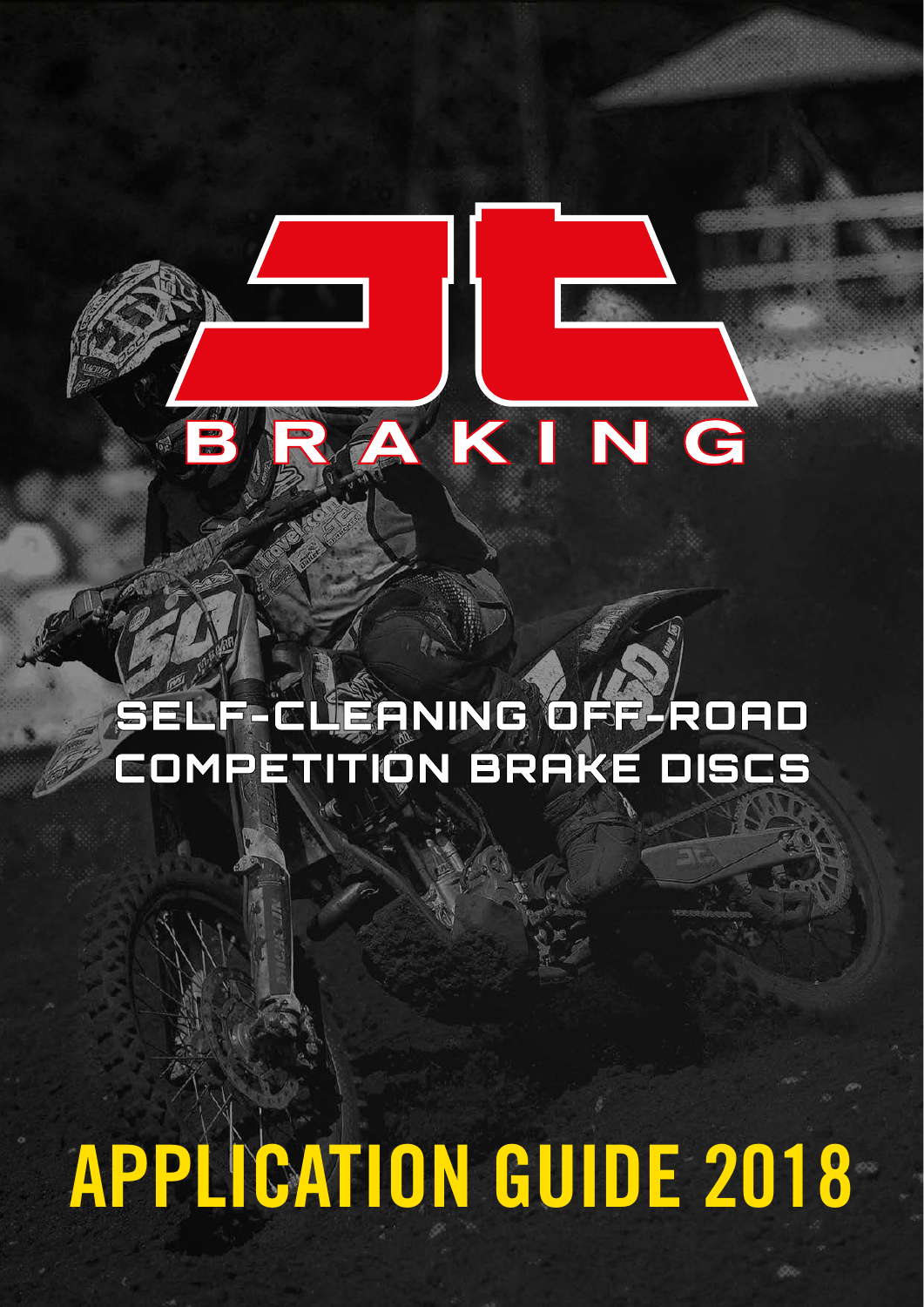**JT Braking is a premium quality brand of expertly designed brake discs which offer outstanding performance for all modern off-road models, with perfect braking control in even the most difficult and unexpected of conditions**

PRORO COMPETITION DIST

IN C

### PATENTED SELF-CLEANING HOLES

Unique conical holes help keep the pad and disc clean from debris, as well as providing weight reduction and heat dissipation (Patent Number GB2476859)

### **HIGHEST QUALITY MATERIALS**

High quality stainless steel, fully heat-treated and machined to the closest of tolerances

### STEPPED OUTER PROFILE

Specially machined design enhances heat dissipation and helps resist warping at high temperatures

### COATED SURFACES

Electrostatically enamel paint coated non-braking surfaces

### FULL PAD COMPATIBILITY

Engineered and race tested to work perfectly with all types of brake pads - metal sintered, semi-sintered, and organic - for a controlled, consistent braking performance in all wet, muddy, and dry conditions

 $\Box$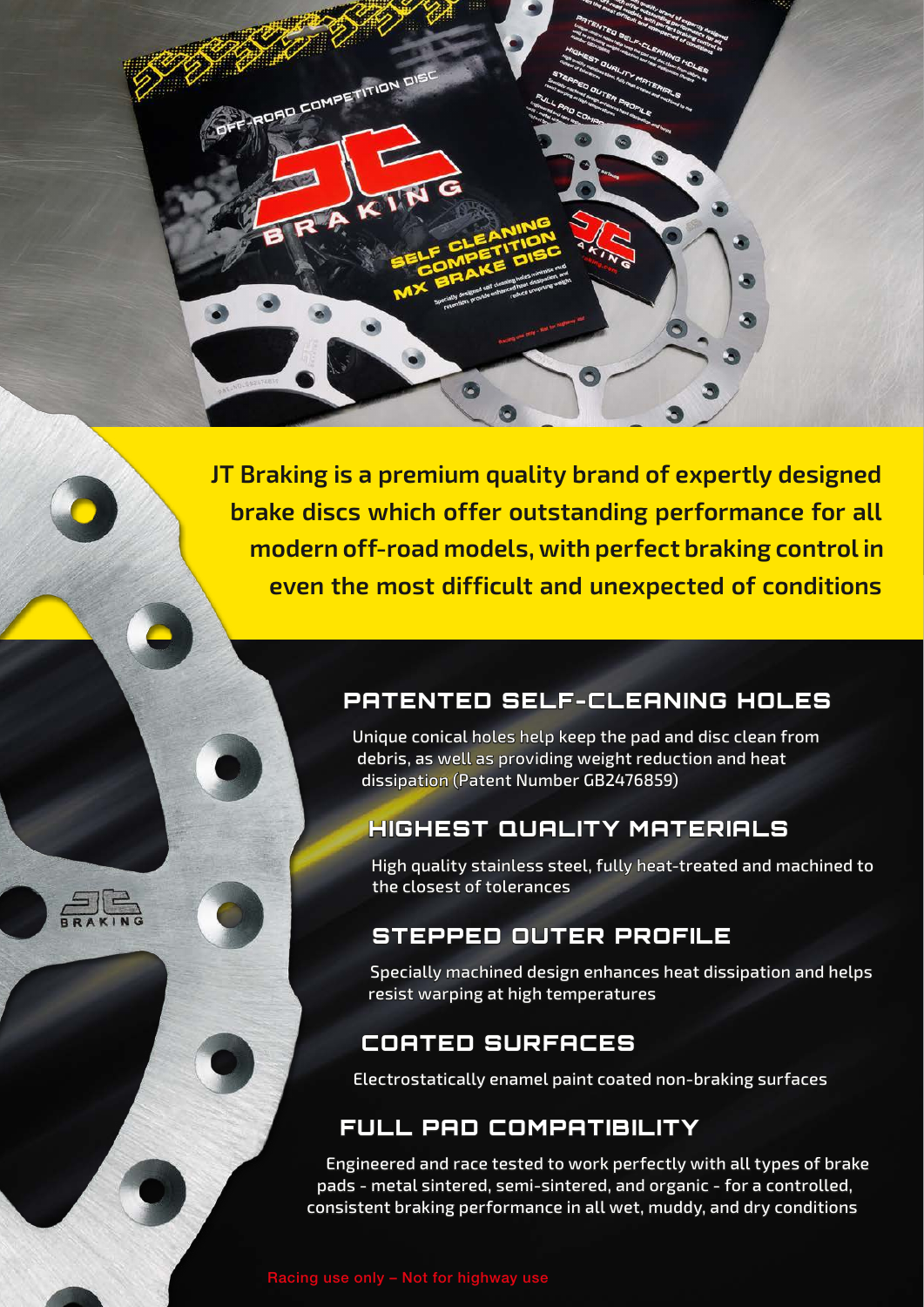## BRAKING **APPLICATION GUIDE 2018**

| cc              | Make             | Model                                            | Year      | <b>Front Disc</b> | <b>Rear Disc</b> |  |  |  |
|-----------------|------------------|--------------------------------------------------|-----------|-------------------|------------------|--|--|--|
| <b>Honda</b>    |                  |                                                  |           |                   |                  |  |  |  |
| 80              | Honda            | CR80 R-N, P, R, S                                | 92-95     |                   | 1009SC01         |  |  |  |
| 80              | Honda            | CR80 R/RB-T, V, W, X, Y, 1, 2                    | $96 - 02$ | 1010SC01          | 1009SC01         |  |  |  |
| 85              | Honda            | CR85 R/RB-3,4,5,6,7                              | $03 - 07$ | 1010SC01          | 1009SC01         |  |  |  |
| 125             | Honda            | CR125 R-S,T,V                                    | 95-97     | 1116SC01          | 1117SC01         |  |  |  |
| 125             | Honda            | CR125 R-W, X, Y, 1                               | $98 - 01$ | 1116SC01          | 1118SC01         |  |  |  |
| 125             | Honda            | CR125 R-2,3,4,5,6,7                              | $02 - 07$ | 1116SC01          | 1115SC01         |  |  |  |
| 150             | Honda            | CRF150 R/RB-7,8,9,A,B,C,D,E,F,G,H                | $07-17$   | 1010SC01          | 1009SC01         |  |  |  |
| 250             | Honda            | CR250 R-S,T                                      | 95-96     | 1116SC01          | 1117SC01         |  |  |  |
| 250             | Honda            | CR250 R-V, W, X, Y, 1                            | $97 - 01$ | 1116SC01          | 1118SC01         |  |  |  |
| 250             | Honda            | CR250 R-2,3,4,5,6,7                              | $02 - 07$ | 1116SC01          | 1115SC01         |  |  |  |
| 250             | Honda            | CRF250 R-4,5,6,7,8,9,A,B,C,D,E                   | $04 - 14$ | 1116SC01          | 1115SC01         |  |  |  |
| 250             | Honda            | CRF250 R-F,G,H                                   | $15 - 17$ | 1119SC01          | 1115SC01         |  |  |  |
| 450             | Honda            | CRF450 R-2,3,4,5,6,7,8,9,A,B,C,D,E               | $02 - 14$ | 1116SC01          | 1115SC01         |  |  |  |
| 450             | Honda            | CRF450 R-F,G,H                                   | $15 - 17$ | 1119SC01          | 1115SC01         |  |  |  |
| 450             | Honda            | <b>CRF450 RX-H</b>                               | 17        | 1119SC01          | 1115SC01         |  |  |  |
| 500             | Honda            | CR500 R-S,T,V,W,X,Y,1                            | $95 - 01$ | 1116SC01          | 1117SC01         |  |  |  |
|                 | <b>Husaberg</b>  |                                                  |           |                   |                  |  |  |  |
| 400             | Husaberg         | FS 400 C                                         | $01 - 03$ |                   | 6025SC01         |  |  |  |
| 400             | Husaberg         | FS 400 E                                         | $01 - 03$ |                   | 6025SC01         |  |  |  |
| 450             | Husaberg         | FX450                                            | $10 - 11$ | 6026SC01          | 6025SC01         |  |  |  |
| 501             | Husaberg         | FC 501 (4 Speed)                                 | $99 - 03$ | 6026SC01          | 6025SC01         |  |  |  |
| 550             | Husaberg         | FC 550 (4 Speed)                                 | $01 - 05$ | 6026SC01          | 6025SC01         |  |  |  |
| 600             | Husaberg         | FC 600 (4 Speed)                                 | $99 - 03$ | 6026SC01          | 6025SC01         |  |  |  |
| 650             | Husaberg         | FX 650 E                                         | $01 - 05$ | 6026SC01          | 6025SC01         |  |  |  |
|                 | <b>Husqvarna</b> |                                                  |           |                   |                  |  |  |  |
| 85              |                  | Husqvarna TC 85 (17/14)                          | $14 - 17$ | 6002SC01          | 6003SC01         |  |  |  |
| 125             | Husqvarna TC125  |                                                  | $14 - 17$ | 6026SC01          | 6025SC01         |  |  |  |
| 125             | Husqvarna TE 125 |                                                  | $14 - 17$ | 6026SC01          | 6025SC01         |  |  |  |
| 250             | Husqvarna TC 250 |                                                  | $14 - 17$ | 6026SC01          | 6025SC01         |  |  |  |
| 250             | Husqvarna TE 250 |                                                  | $14 - 17$ | 6026SC01          | 6025SC01         |  |  |  |
| 250             | Husqvarna FC 250 |                                                  | $14 - 17$ | 6026SC01          | 6025SC01         |  |  |  |
| 350             | Husqvarna FC 350 |                                                  | $14 - 17$ | 6026SC01          | 6025SC01         |  |  |  |
| 450             | Husqvarna FC 450 |                                                  | $14 - 17$ | 6026SC01          | 6025SC01         |  |  |  |
| <u>Kawasaki</u> |                  |                                                  |           |                   |                  |  |  |  |
| 65              | Kawasaki         | KX65 A1-A6,A6F,A7F,A8F,A9F,A9FA,AAF-AHF          | $00-17$   | 2001SC01          | 2000SC01         |  |  |  |
| 80              | Kawasaki         | KX80 E2,E3,G1,G2,J1,J2                           | 84-87     | 2005SC01          |                  |  |  |  |
| 80              | Kawasaki         | KX80 L1-L3, N1-, N3, R1-R7, T1-T4                | 88-97     | 2005SC01          | 2006SC01         |  |  |  |
| 80              | Kawasaki         | KX80 W1-W3                                       | 97-00     | 2002SC01          | 2006SC01         |  |  |  |
| 85              | Kawasaki         | KX85 A1-A5,A6F-ADF,B1-B5,B6F-BCF,CEF-CGF,DEF-DGF | $01-17$   | 2002SC01          | 2006SC01         |  |  |  |
| 100             | Kawasaki         | KX100 A1-A2, B1-B7                               | 89-97     | 2005SC01          | 2006SC01         |  |  |  |
| 100             | Kawasaki         | KX100 C1-C3,D1,D6F-DDF,FEF-FHF                   | $98-17$   | 2002SC01          | 2006SC01         |  |  |  |
| 125             | Kawasaki         | KX125 G1,H1-H2,J1-J2,K1-K5,L1-L4                 | 89-02     | 2110SC01          | 2112SC01         |  |  |  |
| 125             | Kawasaki         | KX125 M1-M3                                      | $03 - 05$ | 2114SC01          | 2115SC01         |  |  |  |
| 125             | Kawasaki         | KX125 M6F,M7F,M8F                                | 06-08     | 2116SC01          | 2115SC01         |  |  |  |
| 140             | Kawasaki         | <b>KLX140</b>                                    | $11 - 17$ | 2002SC01          | 2006SC01         |  |  |  |
| 140             | Kawasaki         | KLX140L                                          | $11 - 17$ | 2002SC01          | 2006SC01         |  |  |  |
| 250             | Kawasaki         | KX250 F-N1,N2                                    | 04-05     | 2114SC01          | 2115SC01         |  |  |  |
| 250             | Kawasaki         | KX250 F-T6F,T7F,T8F,W9F,XAFB                     | $06-10$   | 2116SC01          | 2115SC01         |  |  |  |
| 250             | Kawasaki         | KX250 F-YBF,YCF,ZDF,ZEF                          | $11 - 14$ | 2116SC01          | 2115SC01         |  |  |  |
| 250             | Kawasaki         | KX250 F-ZFF                                      | $15 - 17$ | 2117SC01          | 2115SC01         |  |  |  |
| 250             | Kawasaki         | KX250 H2, J1-J2, K1-K5, L1-L4                    | $91 - 02$ | 2110SC01          | 2112SC01         |  |  |  |
| 250             | Kawasaki         | KX250 M1,M2,R1                                   | 03-05     | 2114SC01          | 2115SC01         |  |  |  |
| 250             | Kawasaki         | KX250 R6F,R7F,R8F                                | $06 - 08$ | 2116SC01          | 2115SC01         |  |  |  |
| 450             | Kawasaki         | KX450 F-D6F,D7F,D8F,E9F,E9FA,EAF,EBF,FCF,FDF,FEF | $06-14$   | 2116SC01          | 2115SC01         |  |  |  |
| 450             | Kawasaki         | KX450 F-FFF                                      | $15 - 17$ | 2117SC01          | 2115SC01         |  |  |  |
| 500             | Kawasaki         | KX500 E1-E16                                     | 89-04     | 2110SC01          | 2112SC01         |  |  |  |

### **Bike Alert**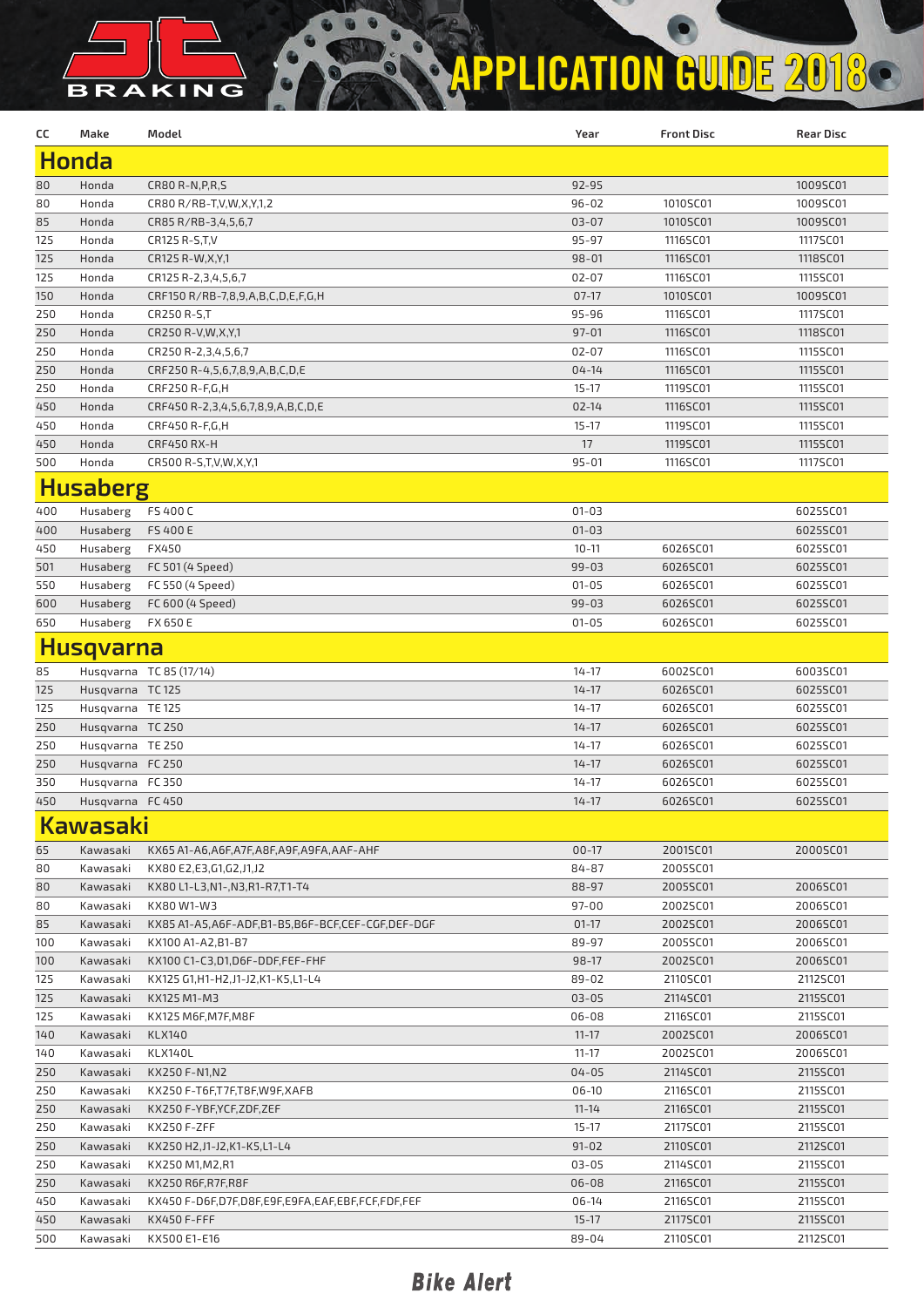## BRAKING **APPLICATION GUIDE 2018**

| cc         | Make       | Model                             | Year          | <b>Front Disc</b>    | <b>Rear Disc</b>     |  |  |  |
|------------|------------|-----------------------------------|---------------|----------------------|----------------------|--|--|--|
| <b>KTM</b> |            |                                   |               |                      |                      |  |  |  |
| 85         | <b>KTM</b> | 85 SX                             | $13 - 17$     | 6002SC01             | 6003SC01             |  |  |  |
| 85         | <b>KTM</b> | 85 XC                             | 08-09         | 6002SC01             | 6003SC01             |  |  |  |
| 105        | <b>KTM</b> | 105 SX                            | $07 - 08$     | 6002SC01             | 6003SC01             |  |  |  |
| 105        | <b>KTM</b> | 105 XC                            | $08 - 09$     | 6002SC01             | 6003SC01             |  |  |  |
| 125        | <b>KTM</b> | <b>125 EXC</b>                    | $00 - 16$     | 6026SC01             | 6025SC01             |  |  |  |
| 125        | <b>KTM</b> | 125 MX                            | 92            | 6026SC01             |                      |  |  |  |
| 125        | <b>KTM</b> | 125 SX                            | $93 - 17$     | 6026SC01             | 6025SC01             |  |  |  |
| 144        | <b>KTM</b> | 144 SX                            | 08            | 6026SC01             | 6025SC01             |  |  |  |
| 150        | <b>KTM</b> | 150 SX                            | 08-17         | 6026SC01             | 6025SC01             |  |  |  |
| 150        | <b>KTM</b> | 150 XC                            | $10 - 16$     | 6026SC01             | 6025SC01             |  |  |  |
| 150        | <b>KTM</b> | 150 XC-W                          | 17            | 6026SC01             | 6025SC01             |  |  |  |
| 200        | <b>KTM</b> | <b>200 EXC</b>                    | $07 - 06$     | 6026SC01             | 6025SC01             |  |  |  |
| 200        | <b>KTM</b> | 200 SX                            | 03-04         | 6026SC01             | 6025SC01             |  |  |  |
| 200        | <b>KTM</b> | 200 XC                            | 08-09         | 6026SC01             | 6025SC01             |  |  |  |
| 200        | <b>KTM</b> | 200 XC-W                          | 08-16         | 6026SC01             | 6025SC01             |  |  |  |
| 250        | <b>KTM</b> | <b>250 EXC</b>                    | $00-17$       | 6026SC01             | 6025SC01             |  |  |  |
| 250        | <b>KTM</b> | 250 EXC-F                         | $06-17$       | 6026SC01             | 6025SC01             |  |  |  |
| 250        | <b>KTM</b> | 250 MX                            | 92            | 6026SC01             |                      |  |  |  |
| 250        | <b>KTM</b> | 250 SX                            | 98-17         | 6026SC01             | 6025SC01             |  |  |  |
| 250        | <b>KTM</b> | 250 SX-F / SXS / SXS-F            | $12 - 17$     | 6026SC01             | 6025SC01             |  |  |  |
| 250        | <b>KTM</b> | 250 XC                            | $08-17$       | 6026SC01             | 6025SC01             |  |  |  |
| 250        | <b>KTM</b> | 250 XC-F                          | $08-17$       | 6026SC01             | 6025SC01             |  |  |  |
| 250        | KTM        | 250 XC-W                          | 08-17         | 6026SC01             | 6025SC01             |  |  |  |
| 250        | <b>KTM</b> | 250 XCF-W                         | $12 - 16$     | 6026SC01             | 6025SC01             |  |  |  |
| 300        | KTM        | 300 EXC                           | $00-17$       | 6026SC01             | 6025SC01             |  |  |  |
| 300        | <b>KTM</b> | 300 MX                            | 92            | 6026SC01             |                      |  |  |  |
| 300        | KTM        | 300 SX                            | 93-97         | 6026SC01             | 6025SC01             |  |  |  |
| 300        | <b>KTM</b> | 300 XC / XC-W                     | 08-17         | 6026SC01             | 6025SC01             |  |  |  |
| 350        | <b>KTM</b> | 350 EXC-F                         | $12 - 17$     | 6026SC01             | 6025SC01             |  |  |  |
| 350        | <b>KTM</b> | 350 SX-F                          | $12 - 17$     | 6026SC01             | 6025SC01             |  |  |  |
| 350        | <b>KTM</b> | 350 XC-F / XC-W                   | $11 - 17$     | 6026SC01             | 6025SC01             |  |  |  |
| 380        | <b>KTM</b> | 380 SX                            | $98 - 02$     | 6026SC01             | 6025SC01             |  |  |  |
| 400        | KTM        | 400 EXC                           | 09-11         | 6026SC01             | 6025SC01             |  |  |  |
| 400        | <b>KTM</b> | 400 SX                            | $00 - 02$     | 6026SC01             | 6025SC01             |  |  |  |
| 400        | <b>KTM</b> | 400 XC-W                          | 09-10         |                      |                      |  |  |  |
| 450        | <b>KTM</b> | 450 EXC                           | $13 - 17$     | 6026SC01<br>6026SC01 | 6025SC01<br>6025SC01 |  |  |  |
|            | <b>KTM</b> |                                   | $04 - 08$     |                      | 6025SC01             |  |  |  |
| 450        | <b>KTM</b> | 450 SMR<br>450 SX-F / SXS / SXS-F | $03-17$       |                      | 6025SC01             |  |  |  |
| 450        |            |                                   | $08-15$       | 6026SC01             | 6025SC01             |  |  |  |
| 450        | KTM        | 450 XC-F                          |               | 6026SC01             |                      |  |  |  |
| 450        | <b>KTM</b> | 450 XC-W<br>500 MX                | $08-17$<br>92 | 6026SC01             | 6025SC01             |  |  |  |
| 500        | KTM        | <b>500 EXC</b>                    |               | 6026SC01             | 6025SC01             |  |  |  |
| 500        | <b>KTM</b> |                                   | $12-17$       | 6026SC01             |                      |  |  |  |
| 500        | KTM        | 500 SX                            | 93-95         | 6026SC01             |                      |  |  |  |
| 500        | <b>KTM</b> | 500 XC-F                          | 08-09         | 6026SC01             | 6025SC01             |  |  |  |
| 500        | KTM        | 500 XC-W                          | $12 - 16$     | 6026SC01             | 6025SC01             |  |  |  |
| 505        | <b>KTM</b> | 505 SX-F                          | $07 - 09$     | 6026SC01             | 6025SC01             |  |  |  |
| 505        | KTM        | 505 XC-F                          | 08-09         | 6026SC01             | 6025SC01             |  |  |  |
| 520        | <b>KTM</b> | 520 SX                            | $00 - 02$     | 6026SC01             | 6025SC01             |  |  |  |
| 525        | KTM        | 525 SMR                           | $04 - 05$     |                      | 6025SC01             |  |  |  |
| 525        | <b>KTM</b> | 525 EXC                           | $03 - 07$     | 6026SC01             | 6025SC01             |  |  |  |
| 525        | KTM        | 525 SX                            | 03-06         | 6026SC01             | 6025SC01             |  |  |  |
| 530        | <b>KTM</b> | 530 EXC                           | $08-11$       | 6026SC01             | 6025SC01             |  |  |  |
| 530        | KTM        | 530 XC-W                          | 09-10         | 6026SC01             | 6025SC01             |  |  |  |
| 540        | <b>KTM</b> | 540 SXC                           | $99 - 00$     | 6026SC01             | 6025SC01             |  |  |  |
| 540        | KTM        | 540 SXS                           | $01 - 06$     | 6026SC01             | 6025SC01             |  |  |  |
| 560        | <b>KTM</b> | 560 SMR                           | $06 - 08$     |                      | 6025SC01             |  |  |  |

### **Bike Alert**